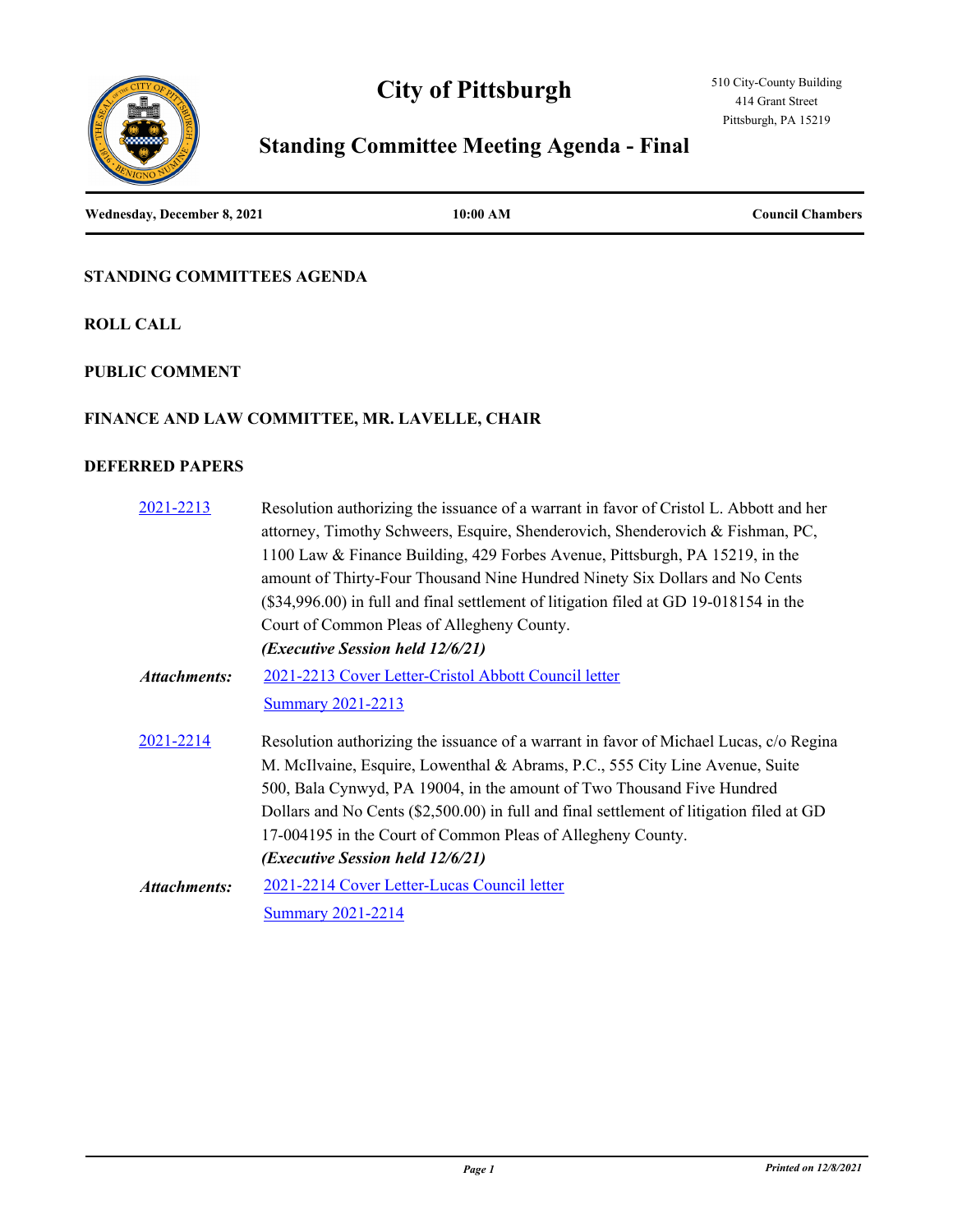| <b>Standing Committee</b> | <b>Standing Committee Meeting</b><br><b>Agenda</b> - Final                                                                                                                                                                                                                                                                                                                                                                            | <b>December 8, 2021</b> |
|---------------------------|---------------------------------------------------------------------------------------------------------------------------------------------------------------------------------------------------------------------------------------------------------------------------------------------------------------------------------------------------------------------------------------------------------------------------------------|-------------------------|
| 2021-2215                 | Resolution authorizing the issuance of a warrant in favor of Kellee Masucci and her<br>attorneys, Matzus Law LLC, 310 Grant St., Suite 3210, Pittsburgh, PA 15219, in<br>the amount of Fifty Nine Thousand Four Hundred Seventy Seven Dollars and No<br>Cents (\$59,477.00) in full and final settlement of litigation filed at GD 19-003246 in<br>the Court of Common Pleas of Allegheny County.<br>(Executive Session held 12/6/21) |                         |
| <b>Attachments:</b>       | 2021-2215 Cover Letter-Masucci Council letter<br><b>Summary 2021-2215</b>                                                                                                                                                                                                                                                                                                                                                             |                         |
| 2021-2216                 | Resolution authorizing the Mayor and the City Solicitor, on behalf of the City of<br>Pittsburgh, to enter into a professional services agreement with Cohen Law Group to<br>address a matter of pending telecommunications litigation at USDC 2:21-cv-443 at<br>an amount not to exceed sixty-one thousand fifty dollars (\$61,050).<br>(Executive Session held 12/6/21)                                                              |                         |
| <b>Attachments:</b>       | 2021-2216 Cover Letter-Cohen 2021a Council letter<br>2021-2216-WCP21-069 Cohen Law Group<br><b>Summary 2021-2216</b>                                                                                                                                                                                                                                                                                                                  |                         |
| 2021-2217                 | Resolution authorizing the issuance of a warrant in favor of Allan Daniels and Simon<br>& Simon, PC, 1818 Market Street, Suite 2000, Philadelphia, PA 19103, in the<br>amount of Sixty Five Thousand Dollars (\$65,000.00) relating to the full and final<br>settlement of a case filed in the Allegheny County Court of Common Pleas at A.R.<br>18-005657.<br>(Executive Session held 12/6/21)                                       |                         |
| <b>Attachments:</b>       | 2021-2217 Cover Letter-Allan Daniels Council letter<br><b>Summary 2021-2217</b>                                                                                                                                                                                                                                                                                                                                                       |                         |
| 2021-2218                 | Resolution authorizing the issuance of a warrant in favor of Sommer Abbott and Phil<br>DiLucente and Associates LLC, 310 Grant Street, Suite 1801, Pittsburgh, PA<br>15219, in the amount of Fifteen Thousand Dollars and no Cents (\$15,000.00) in full<br>and final settlement of litigation filed at 21-000918 G.D. in the Court of Common<br>Pleas of Allegheny County.<br>(Executive Session held 12/6/21)                       |                         |
| <b>Attachments:</b>       | 2021-2218 Cover Letter-Sommer Abbott Council letter<br><b>Summary 2021-2218</b>                                                                                                                                                                                                                                                                                                                                                       |                         |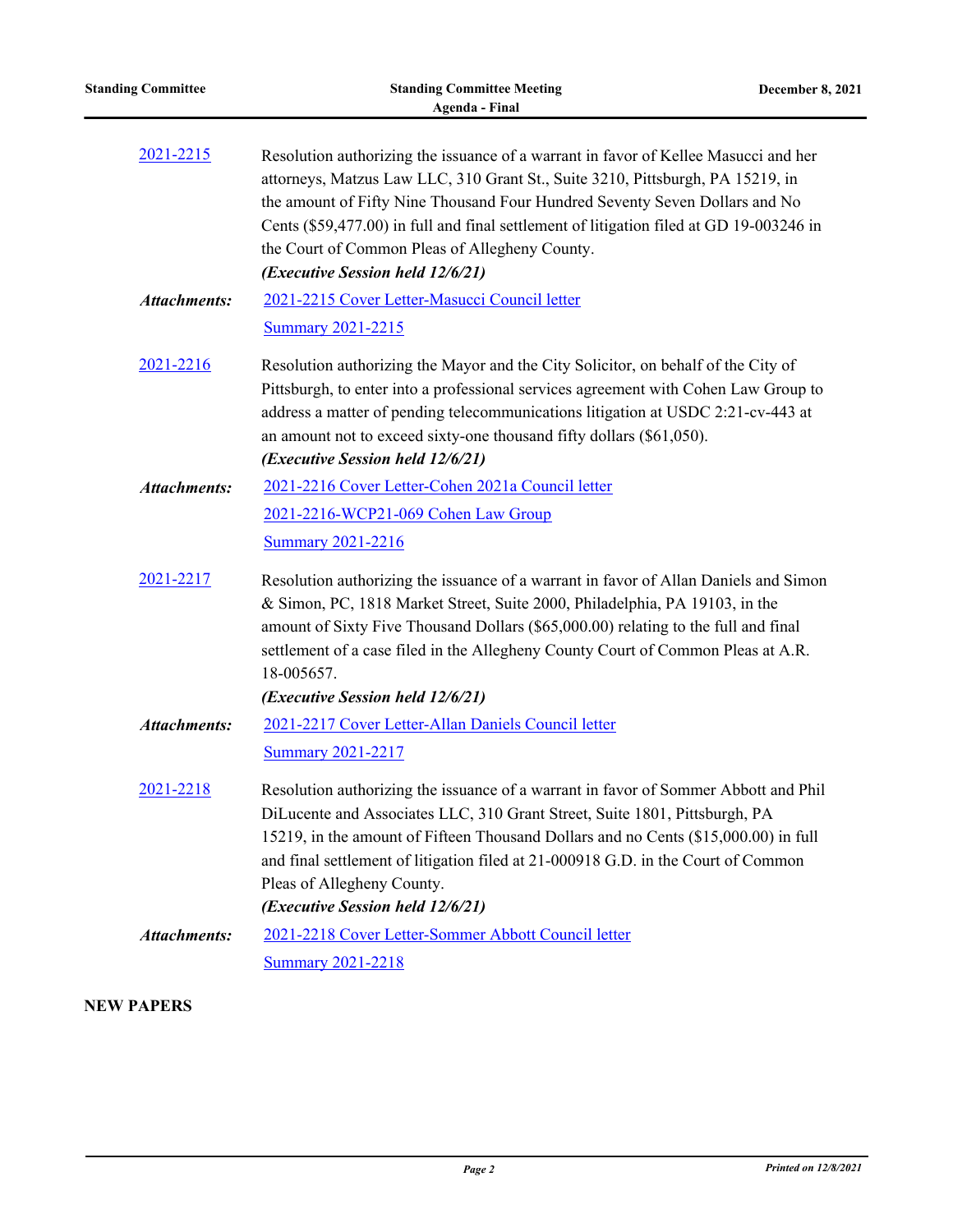| <b>Standing Committee</b> | <b>Standing Committee Meeting</b><br>Agenda - Final                                                                                                                                                                                                                                                                                                                        | December 8, 2021 |
|---------------------------|----------------------------------------------------------------------------------------------------------------------------------------------------------------------------------------------------------------------------------------------------------------------------------------------------------------------------------------------------------------------------|------------------|
| 2021-2248                 | Resolution authorizing the Director of the Department of Finance to enter into a<br>License Agreement with Giant Eagle, Inc., to allow the performance of<br>pre-development due diligence investigations and site inspections on designated City<br>property in order to facilitate the construction of a GetGo café and market in the<br>Homewood and Larimer community. |                  |
| <b>Attachments:</b>       | 2021-2248 Cover Letter GetGo License Council Letter                                                                                                                                                                                                                                                                                                                        |                  |
|                           | <b>Summary 2021-2248</b>                                                                                                                                                                                                                                                                                                                                                   |                  |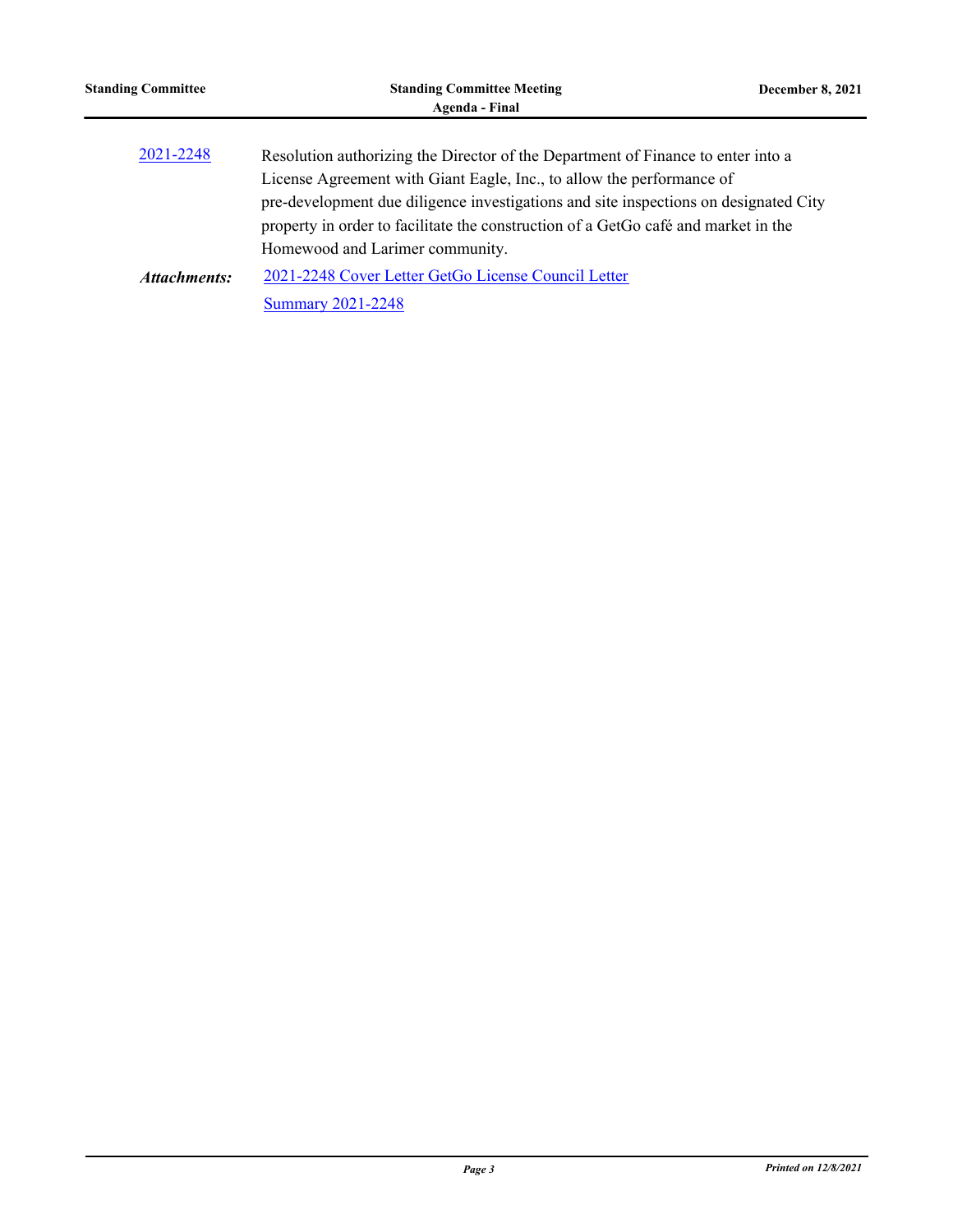#### **INVOICES**

#### **INVOICES FOR COUNCIL APPROVAL**

**The following departmental invoices not covered under a contract with the City shall be paid by the City Controller after the invoices have been approved by City Council at the December 8th Standing Committees meeting. A completed standard form detailing the expenditures is attached to all of the below listed invoices. No payments will be made to any of the below listed vendors prior the approval of City Council.**

**CITY COUNCIL**

**Brillman, Laura – intern (Dist. 8) 144.00**

**HiTouch Business Services – staff chairs 2,428.85**

**Polish Hill Civic Association – legal costs/appeal of real estate**

**development (Dist. 7) 1,500.00**

**Singer, Matt – reimb/2 months of Zoom & supplies (Dist. 5) 53.36**

**Spectra Associates – custom minute books 474.50**

**OFFICE OF EQUITY**

**Global Wordsmiths – interpretation services 2,460.00**

**INNOVATION & PERFORMANCE**

**CDW Government – supplies 594.74**

**CONTROLLER**

**Pittsburgh Mailing Systems – window envelopes 1,095.00**

**Pittsburgh Mailing Systems – window envelopes 630.00**

**FINANCE**

**Moore Wallace – envelopes for pensions 750.00**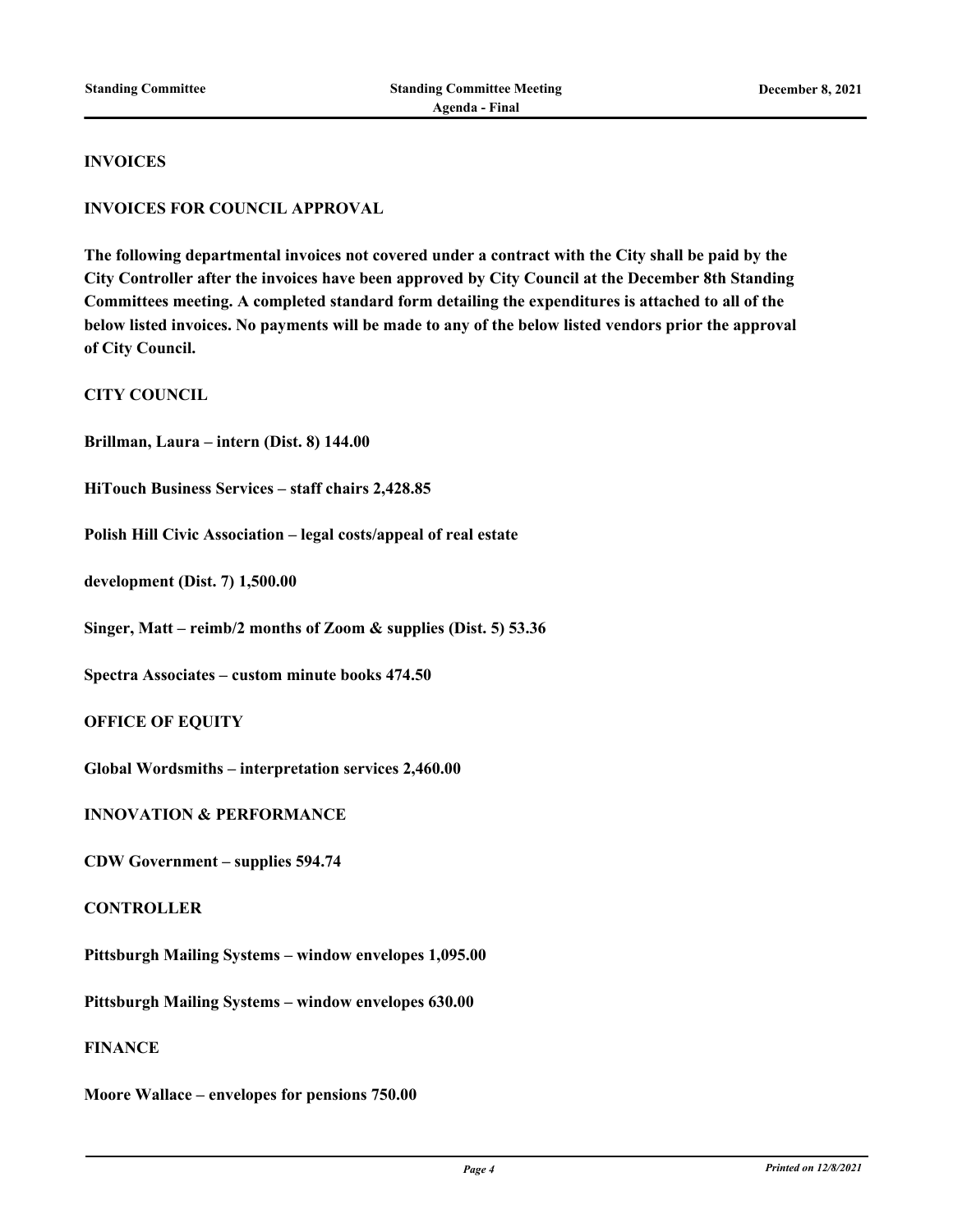| Amy Manfredo - notary fee 80.00                                                  |
|----------------------------------------------------------------------------------|
| <b>LAW</b>                                                                       |
| Wolters Kluwer Law & Business - legal publication 656.47                         |
| Thompson West - legal publication 806.30                                         |
| Department of Real Estate – filings, copying at Recorder of Deeds Office 34.50   |
| <b>PUBLIC SAFETY</b>                                                             |
| Kearns, Carla – reimbursement for training 942.63                                |
| Wood, Caytlin – reimbursement for training 677.00                                |
| River City Brass Band - Light Up Night event performance 2,500.00                |
| Appel, Joseph C - Light Up Night professional photography 301.00                 |
| <b>EMS</b>                                                                       |
| Gerstacker, G Fred - EMS coverage at Pitt game 400.42                            |
| Parkview VFD/EMS - EMS coverage at Pitt game 973.22                              |
| Highlands, Ryan - EMS coverage at Pitt game 400.42                               |
| Munhall Area Prehospital Services - EMS coverage at Steelers & Pitt games 752.50 |
| <b>POLICE</b>                                                                    |
| Galls – pepper spray 975.00                                                      |
| Pucci Vincent – reimbursement for training 395.00                                |
| Wolfe, Ronald – reimbursement for training 523.68                                |
| Landy, Shawn - reimbursement for training 1,012.84                               |
| Nelson, Kyle – reimbursement for training 1,069.84                               |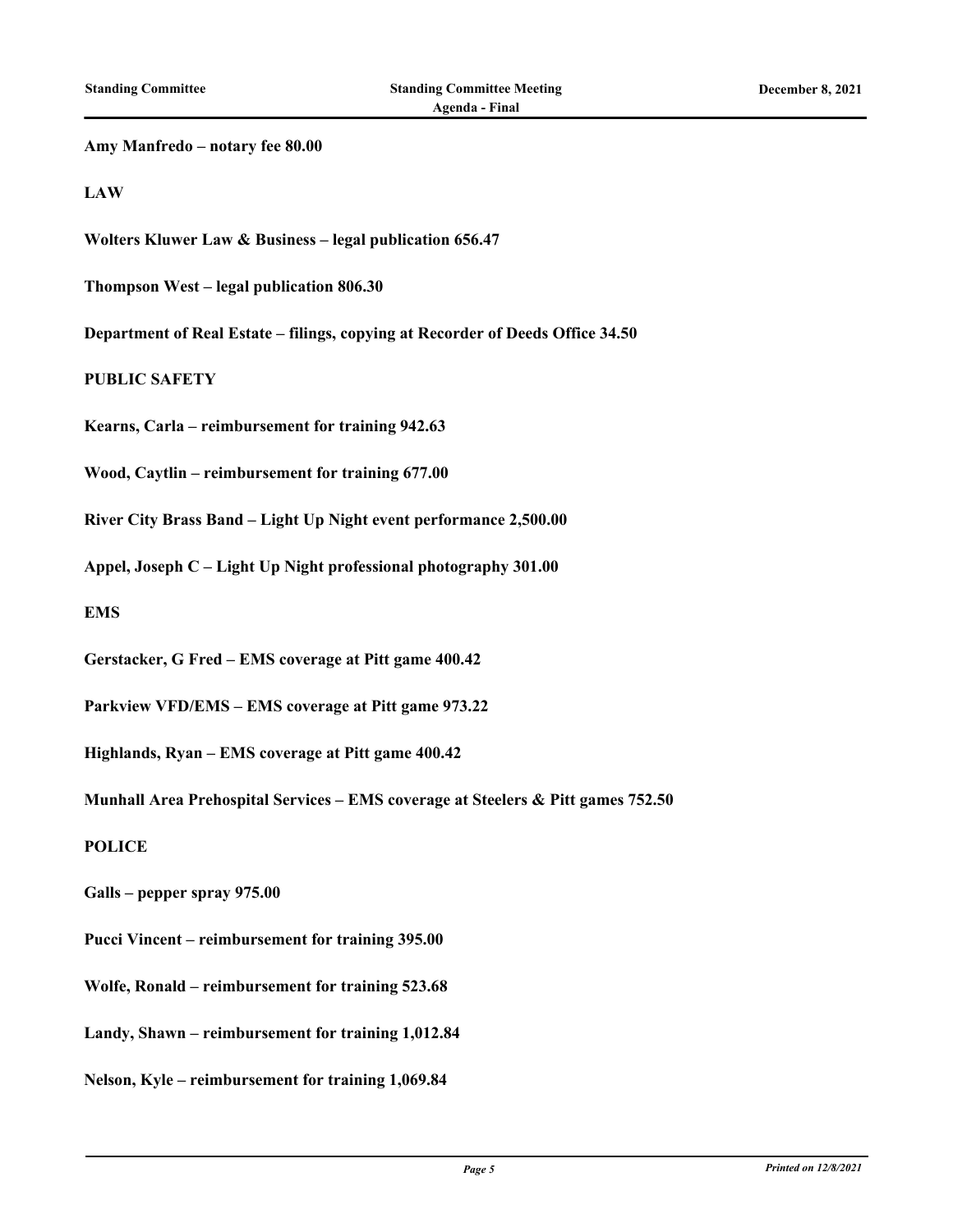#### **McCartney Lori – training reimbursement 75.00**

**S&D Calibration Services – Accutrak calibrations 460.00**

**OMI**

**National Internal Affairs Investigators – membership, materials, brochures 100.00**

**Assured Polygraph Services – polygraph examinations for new hires 300.00**

**FIRE**

**Purvis Systems Inc – backup batteries for station alerting system 830.00**

**WB Mason Co Inc – water delivery 23.52**

**Hydro Test Products – hydrotest equipment 37.98**

**Lisa C Epps-Cuda – reimbursement for batteries 14.76**

**Responder Training Enterprises – hazardous materials team equipment 3,134.00**

#### **PUBLIC WORKS**

**Amcom Office Systems – equipment rental 452.20**

**Coit Services Incorporated – carpet cleaning services 100.00**

**Rainbowhead Farms – catfish to stock Lake Carnegie in Highland Park 3,620.00**

#### **PARKS & RECREATION**

**I&M Printing – citisports basketball shirts at community recreation centers 667.00 Burns A Joseph – kiln repair at Southside Market House senior center 1,214.76**

**Backa, William – advertising for Mascot Skate at Schenley Park skating rink 1,500.60**

**Allegheny Refrigeration Sales Inc – freezer/cooler/ice machine service repairs 976.16**

**Ford, Roland – summer performance/dance instruction at Highland Park 1,750.00**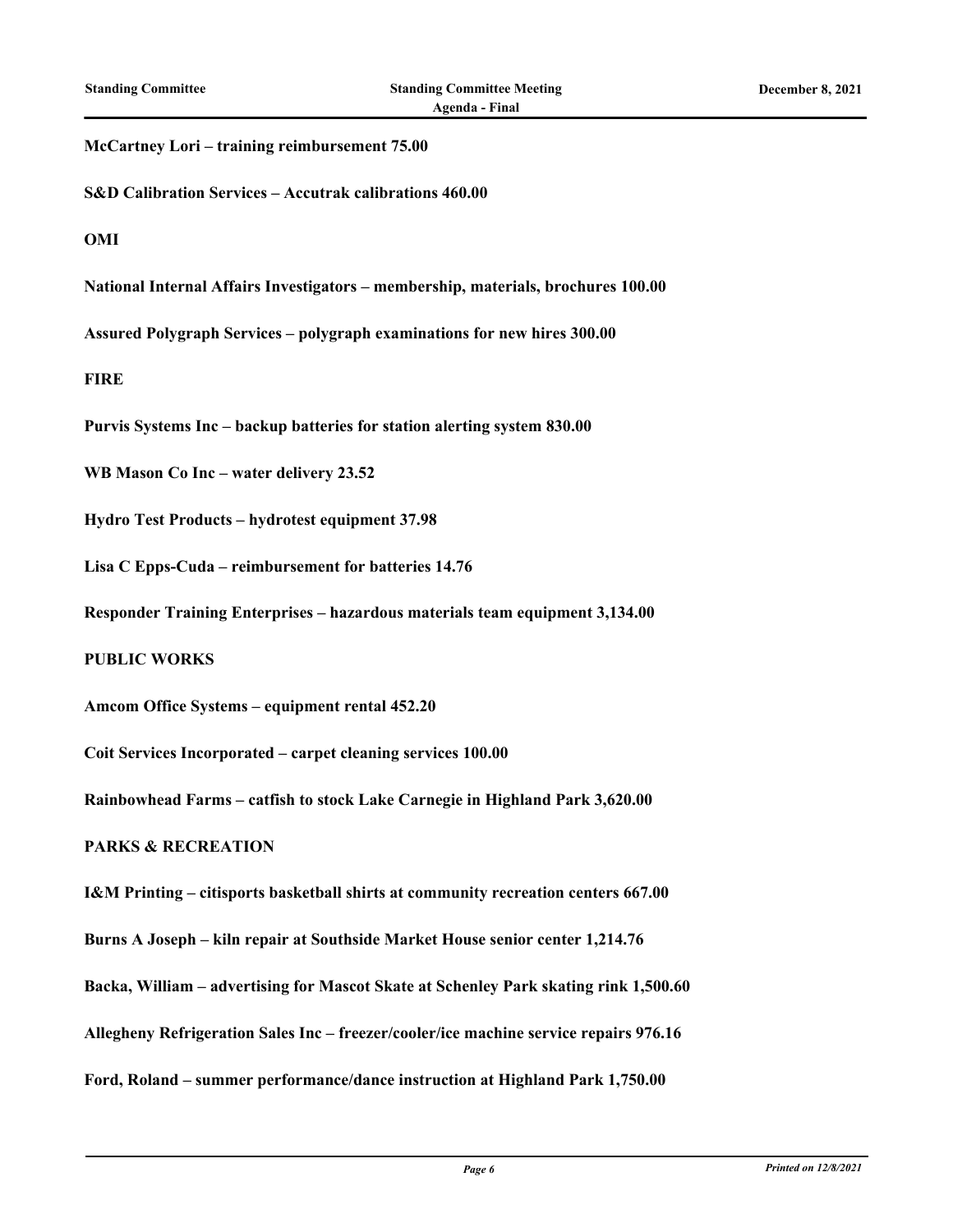#### **DOMI**

**Traffic Control Products Inc – backup equipment for West End Bridge project 2,190.00**

**The Flag Factory – WWI flags for Boulevard of the Allies 840.00**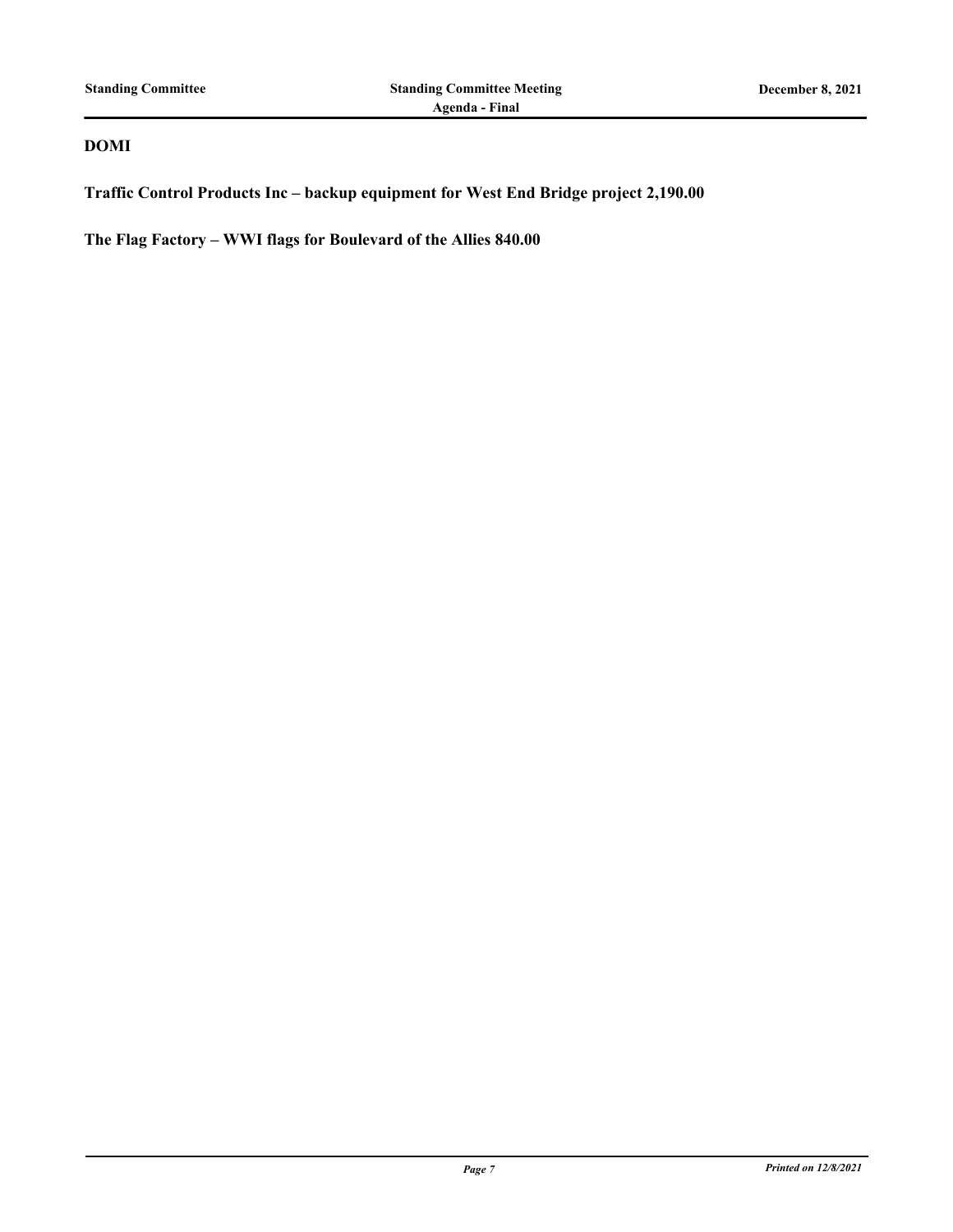#### **INTRA DEPARTMENTAL TRANSFERS**

**To: The Honorable President and Members of Council**

**From: Office of Management and Budget**

**Date: 12/3/2021**

**Re: Intradepartmental transfer**

**Dear President and Members of Council:**

**Per Resolution 650 of 2020, which authorizes City Council to approve intradepartmental transfers throughout the 2021 Fiscal Year, the Office of Management and Budget would like to make the following transfer(s):**

**Department of Public Safety – Bureau of Administration**

**Amount from:**

**\$41,000.00 from 210000.53529 Protective/Investigation**

**\$20,000.00 from 210000.53901 Professional Services**

**\$61,000.00 from 210000.56151 Operational Supplies**

**Amount to:**

**\$122,000 to 210000.57501 Machinery & Equipment**

**The transfer is to cover the cost of a new x-ray scanner for the basement of the City-County Building.**

**Department of Public Safety – Bureau of Police**

**Amount from:**

**\$20,000.00 from 230000.56151 Operational Supplies**

**Amount to:**

**\$5,000.00 to 230000.53101**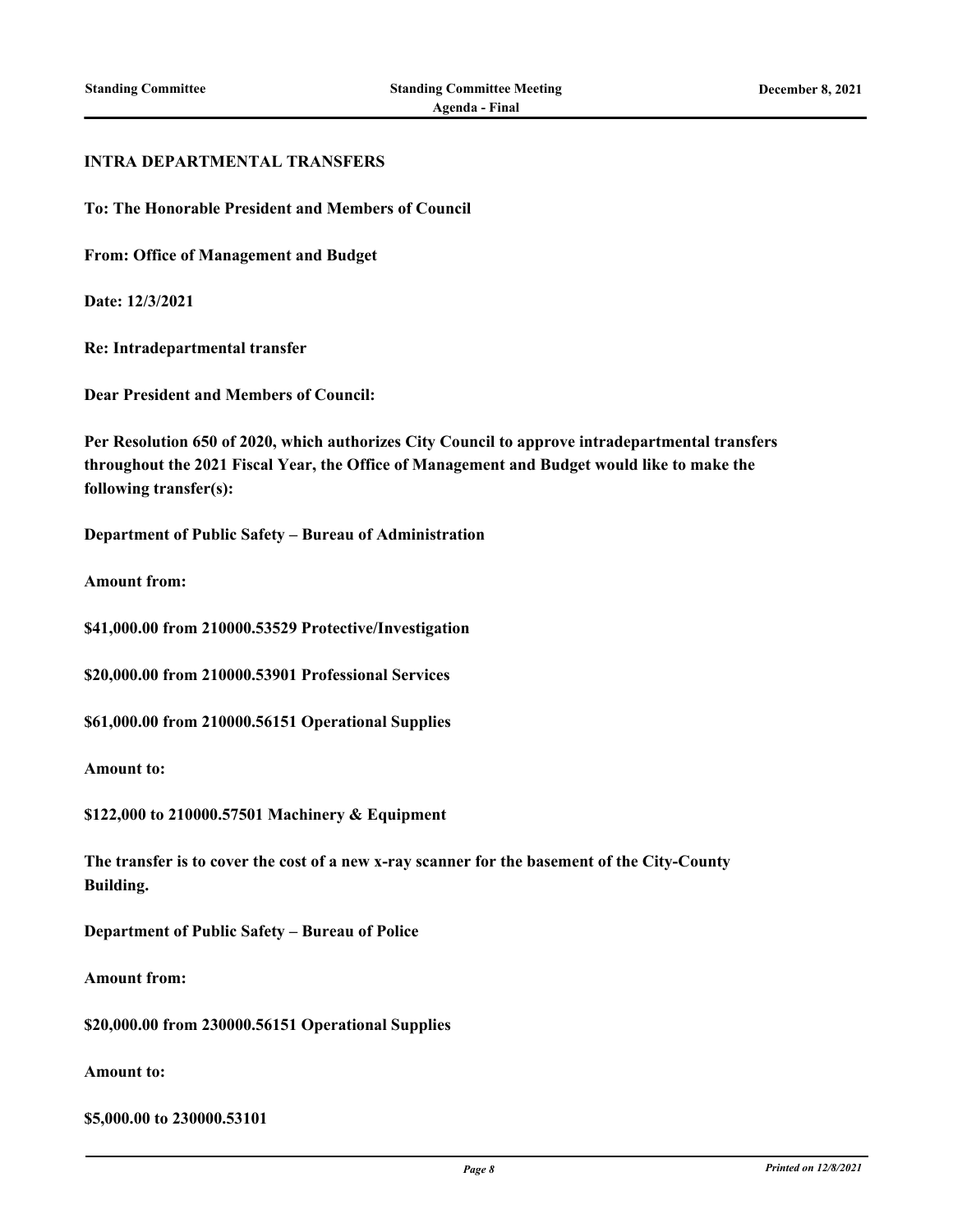#### **\$15,000.00 to 230000.53301 Workforce Training**

**The transfer is to ensure that there are sufficient funds to cover end of year p-card uploads (which don't have a budget fail) and pending training reimbursements.**

**Office of Management & Budget**

**Amount from:**

**\$250,000.00 from 102200.54501 Rents Land & Building**

**Amount to:**

**\$250,000.00 to 102200.56201 Fuel**

**The transfer is necessary to cover fuel costs for city vehicles.**

#### **P-CARD APPROVALS**

| Item 80 | P-Cards |
|---------|---------|
|         |         |

*Attachments:* [Weekly Council Report 11-17-21 - 11-30-21](http://pittsburgh.legistar.com/gateway.aspx?M=F&ID=9f296800-b3a3-4b0c-87c9-cbbd84d32d25.xlsx)

#### **PUBLIC SAFETY SERVICES COMMITTEE, MR. O'CONNOR, CHAIR**

#### **DEFERRED PAPERS**

[2021-2174](http://pittsburgh.legistar.com/gateway.aspx?m=l&id=/matter.aspx?key=27067) Ordinance amending and supplementing the Pittsburgh Code of Ordinances, Title Five: Traffic, Article One: Administration, Chapter 503: Enforcement and Control, by adding a new section, Section 503.17: "Equitable and Fair Enforcement of Motor Vehicle Laws." **SPONSOR /S:** COUNCIL MEMBER BURGESS, COUNCIL MEMBER KRAUS, COUNCIL MEMBER WILSON, COUNCIL MEMBER LAVELLE, COUNCIL MEMBER STRASSBURGER AND COUNCIL MEMBER COGHILL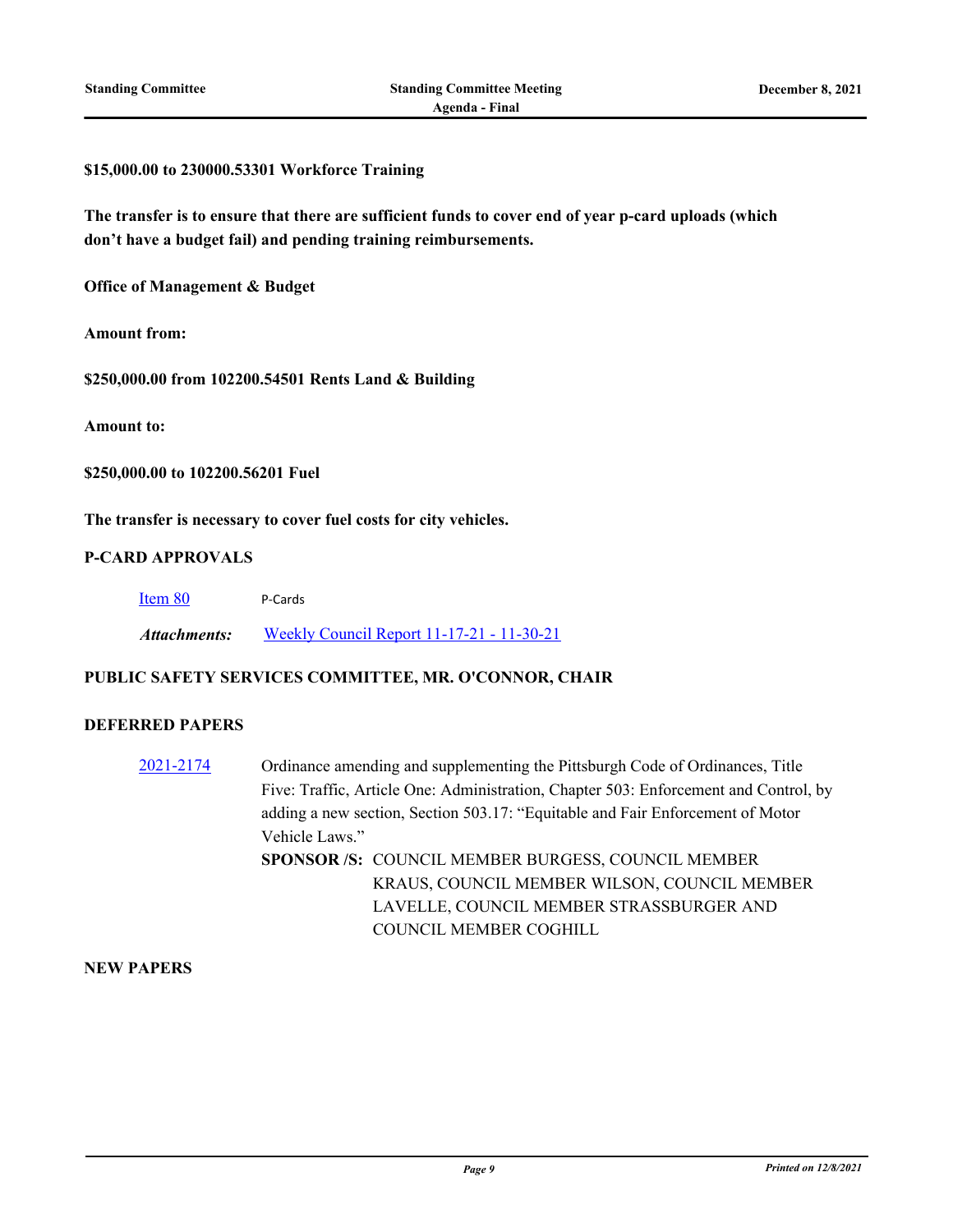| <b>Standing Committee</b> | <b>Standing Committee Meeting</b><br><b>Agenda - Final</b>                                                                                                                                                                                                                                                                                         | December 8, 2021 |
|---------------------------|----------------------------------------------------------------------------------------------------------------------------------------------------------------------------------------------------------------------------------------------------------------------------------------------------------------------------------------------------|------------------|
| 2021-2249                 | Resolution authorizing the Mayor and Director of the Department of Public Safety to<br>enter into Professional Services Agreements with Animal Friends and Humane Animal<br>Rescue of Pittsburgh for services related to the City's Spay and Neuter Program, at a<br>cost not to exceed One Hundred Forty Thousand Dollars (\$140,000.00) over two |                  |
| Attachments:              | years.<br>2021-2249 Cover Letter Spay and Neuter program letter                                                                                                                                                                                                                                                                                    |                  |
|                           | <b>Summary 2021-2249</b>                                                                                                                                                                                                                                                                                                                           |                  |
| 2021-2250                 | Resolution authorizing the Mayor and the Director of Public Safety to enter on behalf<br>of the City of Pittsburgh into a commodities agreement or agreements with Premier<br>Safety for the purchase of protective clothing for firefighters on an as-needed basis.                                                                               |                  |
| Attachments:              | 2021-2250 Cover Letter Premier Safety agreement letter<br>2021-2250 DOC071<br><b>Summary 2021-2250</b>                                                                                                                                                                                                                                             |                  |
|                           |                                                                                                                                                                                                                                                                                                                                                    |                  |

### **PUBLIC WORKS COMMITTEE, MR. COGHILL, CHAIR**

#### **SUPPLEMENTAL - NEW PAPERS**

[2021-2264](http://pittsburgh.legistar.com/gateway.aspx?m=l&id=/matter.aspx?key=27166) Resolution authorizing the Mayor and the Directors of the Departments of Finance, Parks and Recreation, and Public Works, to enter into an Agreement or Agreements with the Friends of Neill Log House, pursuant to which the Friends of Neill Log House will make renovations/capital improvements to the Neill Log House and will thereafter further assist with operation and maintenance of the Neill Log House and with the provision of related programs.

[2021-2264 Cover Letter PW Letter](http://pittsburgh.legistar.com/gateway.aspx?M=F&ID=e5a16621-031a-4be5-9cdd-8798cc579a18.PDF) [Summary 2021-2264](http://pittsburgh.legistar.com/gateway.aspx?M=F&ID=63d6d4b1-119c-43bb-8ced-efaffe763def.docx) *Attachments:*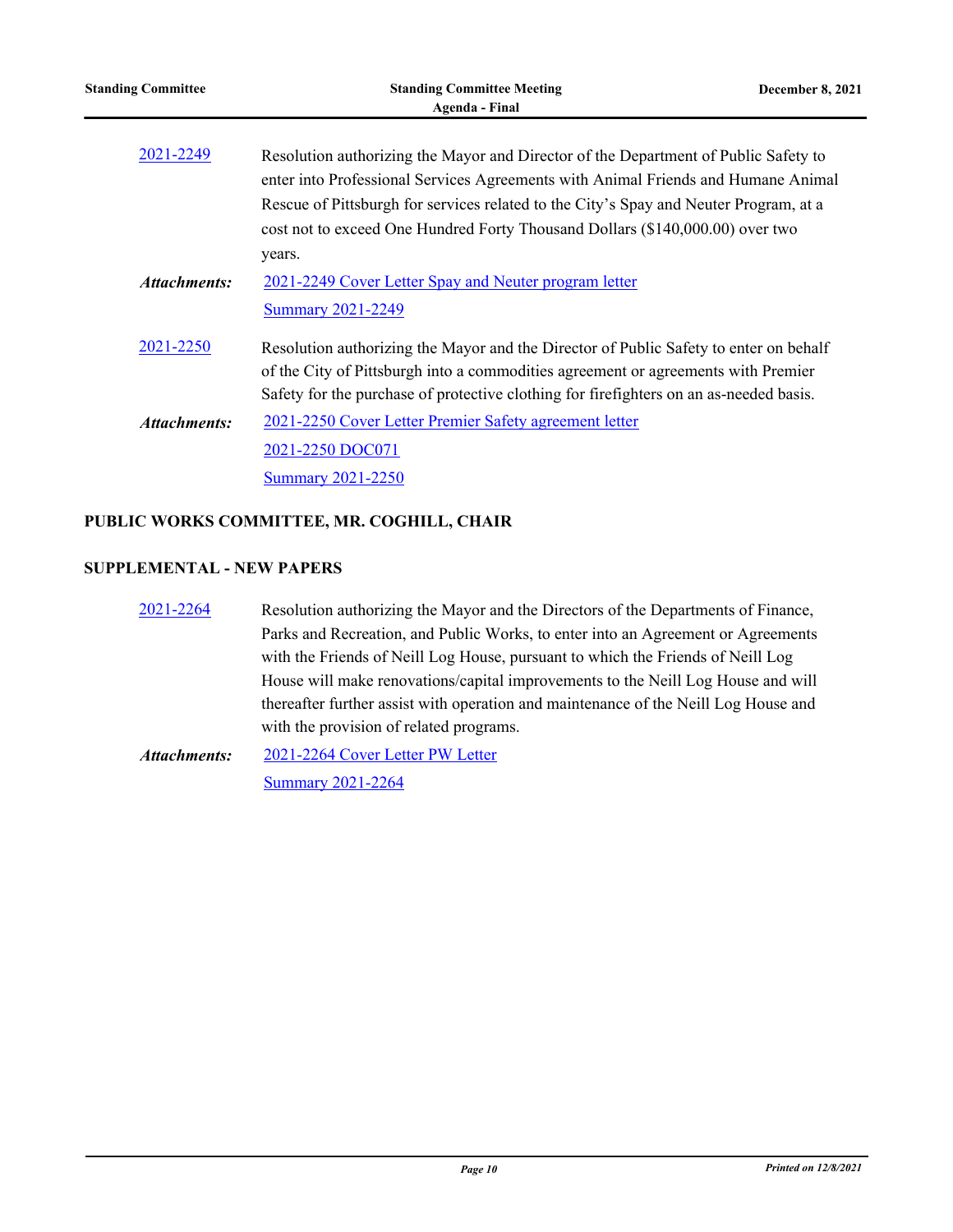| <b>Standing Committee</b> | <b>Standing Committee Meeting</b><br><b>Agenda - Final</b>                                                                                                                                                                                                                                                                                                                                                                                                                                                                                                                                                                                                                                                                                                                                                                                                                                                                         | <b>December 8, 2021</b> |
|---------------------------|------------------------------------------------------------------------------------------------------------------------------------------------------------------------------------------------------------------------------------------------------------------------------------------------------------------------------------------------------------------------------------------------------------------------------------------------------------------------------------------------------------------------------------------------------------------------------------------------------------------------------------------------------------------------------------------------------------------------------------------------------------------------------------------------------------------------------------------------------------------------------------------------------------------------------------|-------------------------|
| 2021-2265                 | Resolution authorizing the Mayor and the Director of the Department of Mobility and<br>Infrastructure, on behalf of the City of Pittsburgh, to enter into an supplemental<br>agreement with CDR Maguire, Inc., for Project Design Management Services and<br>Reviews in connection with various City of Pittsburgh construction projects to add<br>funding for the Construction phase of the South Side Signals project, Final Design<br>phase of the Liberty Avenue, Penn Avenue and Smithfield Street projects, and<br>Preliminary Engineering phase of the Swindell Bridge and Larimer Avenue Bridge and<br>to increase the total not to exceed to One Million Nine Hundred Fifty One Thousand<br>One Hundred and Fifty Dollars and Seventy Six Cents (\$1,951,150.76) from<br>agreement 53121.1, an increase of Seven Hundred Twenty Six Thousand Five<br>Hundred and Fourteen Dollars and Seventy-Seven Cents (\$726,514.77). |                         |
| <b>Attachments:</b>       | 2021-2265 Cover Letter Sign CDR Maguire Amendment Supplement 2 L<br><b>Summary 2021-2265</b>                                                                                                                                                                                                                                                                                                                                                                                                                                                                                                                                                                                                                                                                                                                                                                                                                                       |                         |
| <b>DEFERRED PAPERS</b>    |                                                                                                                                                                                                                                                                                                                                                                                                                                                                                                                                                                                                                                                                                                                                                                                                                                                                                                                                    |                         |
| 2021-1744                 | Resolution authorizing the Mayor and the Director of the Department of Public<br>Works to enter into a Lease Agreement with the Phipps Conservatory and Botanical<br>Garden for the City facility known the Garden Center for a period of ten (10) years<br>an annual rental fee of One Dollar (\$1.00) per year, with the possibility of renewal.                                                                                                                                                                                                                                                                                                                                                                                                                                                                                                                                                                                 |                         |
| <b>Attachments:</b>       | 2021-1744 Cover Letter-Letter - Phipps Garden Center - signed<br><b>Summary 2021-1744</b>                                                                                                                                                                                                                                                                                                                                                                                                                                                                                                                                                                                                                                                                                                                                                                                                                                          |                         |
| <b>NEW PAPERS</b>         |                                                                                                                                                                                                                                                                                                                                                                                                                                                                                                                                                                                                                                                                                                                                                                                                                                                                                                                                    |                         |
| 2021-2241                 | Resolution providing for an reimbursement agreement with the Pennsylvania<br>Department of Transportation for costs associated with the CBD Signals Phase 4<br>Projects Construction Phase; providing for the payment of the costs thereof, not to<br>exceed Six Million Two Hundred Thousand Dollars (\$6,200,000.00) This resolution<br>serves to authorize only the Reimbursement Agreement, at a cost of Thirty Six<br>Thousand Dollars (\$36,000.00). Future Resolutions will authorize the project<br>specific service agreements.                                                                                                                                                                                                                                                                                                                                                                                           |                         |
| <b>Attachments:</b>       | 2021-2241 Cover Letter Sign CBD Signals Ph. 4 Con RA Letter kal<br><b>Summary 2021-2241</b>                                                                                                                                                                                                                                                                                                                                                                                                                                                                                                                                                                                                                                                                                                                                                                                                                                        |                         |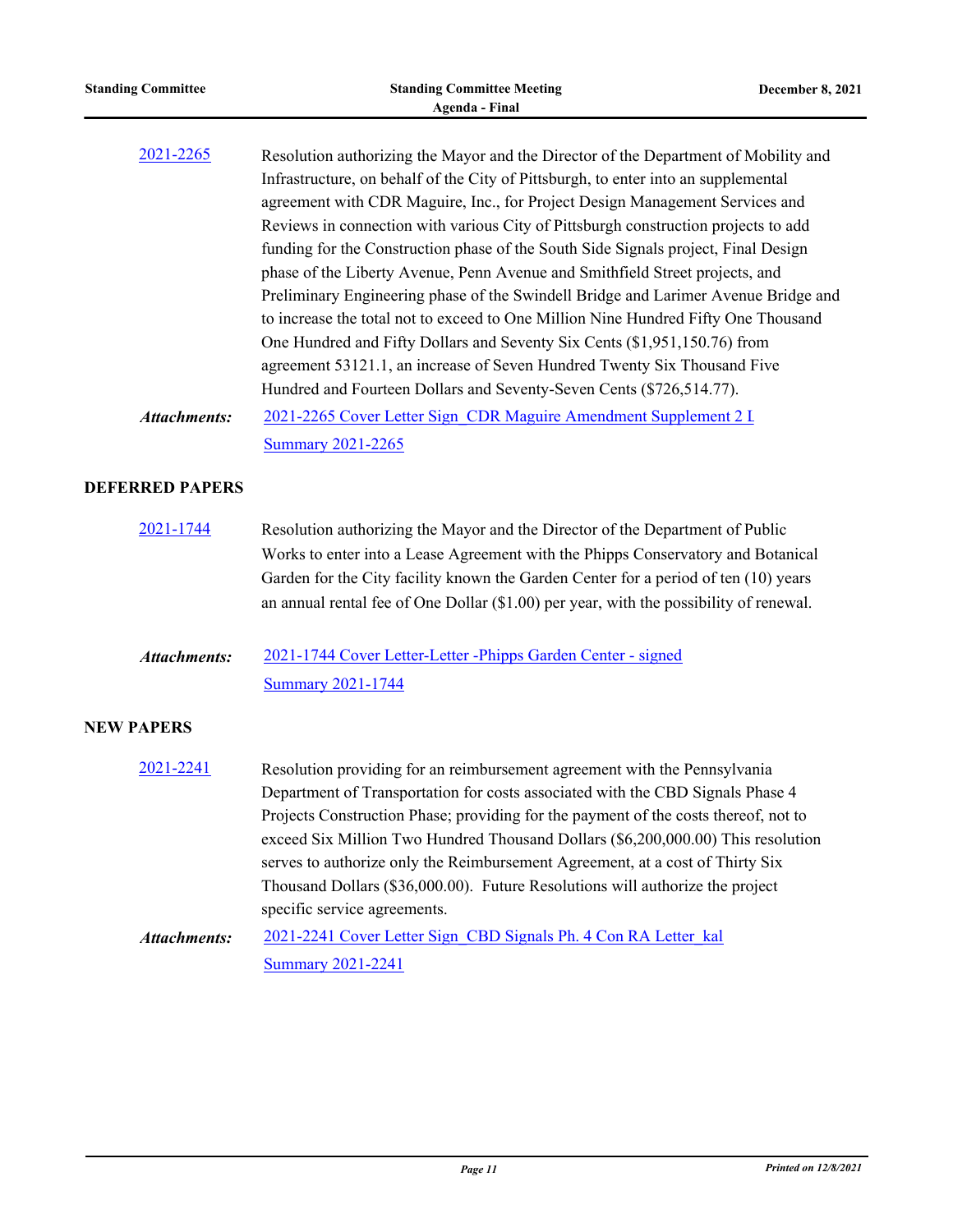| <b>Standing Committee</b> | <b>Standing Committee Meeting</b><br><b>Agenda</b> - Final                                                                                                                                                                                                                                                                                                                                                                                                                                                                                                                                                                                                         | <b>December 8, 2021</b> |
|---------------------------|--------------------------------------------------------------------------------------------------------------------------------------------------------------------------------------------------------------------------------------------------------------------------------------------------------------------------------------------------------------------------------------------------------------------------------------------------------------------------------------------------------------------------------------------------------------------------------------------------------------------------------------------------------------------|-------------------------|
| 2021-2242                 | Resolution providing for a supplemental agreement with the Larson Design Group,<br>Inc. for costs associated with the CBD Signals Phase 3 Project; providing for the<br>payment of the costs thereof, not to exceed Seven Hundred and Thirteen Thousand<br>Four Hundred and Nine Dollars and Seventy Four Cents (\$713,409.74), an increase<br>of Forty Seven Thousand Seven Hundred and Ninety Two Dollars and Forty Six<br>Cents (\$47,792.46).                                                                                                                                                                                                                  |                         |
| <b>Attachments:</b>       | 2021-2242 Cover Letter Sign CBD Signals Ph. 3 Sup Letter kal<br><b>Summary 2021-2242</b>                                                                                                                                                                                                                                                                                                                                                                                                                                                                                                                                                                           |                         |
| 2021-2243                 | Resolution amending Resolution 519 of 2021, previously entitled "Resolution<br>providing for an amended reimbursement agreement with the Pennsylvania<br>Department of Transportation for costs associated with the Wenzell Avenue /<br>Carnahan Road Intersection project; providing for the payment of the costs thereof,<br>not to exceed Three Million Twenty Five Thousand Dollars (\$3,025,000.00) an<br>increase of Two Hundred and Fifty One Thousand Dollars (\$251,000.00), to<br>increase the projects construction budget. The original agreement was authorized by<br>resolution 850 of 2017", to clarify municipal incurred and total project costs. |                         |
| <b>Attachments:</b>       | 2021-2243 Cover Letter Sigh Wenzell Avenue Amend RA Letter<br><b>Summary 2021-2243</b>                                                                                                                                                                                                                                                                                                                                                                                                                                                                                                                                                                             |                         |

#### **HUMAN RESOURCES COMMITTEE, MR. KRAUS, CHAIR**

#### **NEW PAPERS**

[2021-2247](http://pittsburgh.legistar.com/gateway.aspx?m=l&id=/matter.aspx?key=27149) Resolution providing for a Professional Service Agreement with Big Picture Lab, LLC for video production services in an amount not to exceed Ten Thousand Dollars (\$10,000.00). Of the total cost, Eight Thousand Dollars (\$8,000.00) will come from the HUD Trust Fund and Two Thousand Dollars (\$2,000.00) will come from the Commission's Community Development Block Grant funding. [2021-2247 Cover Letter 2021 Big Picture Lab Resolution Letter](http://pittsburgh.legistar.com/gateway.aspx?M=F&ID=e6d3729b-b27b-4659-8bac-00932b9c02b1.doc) [Summary 2021-2247](http://pittsburgh.legistar.com/gateway.aspx?M=F&ID=bac959bc-e605-4d0e-83db-804609b5c70b.docx) *Attachments:*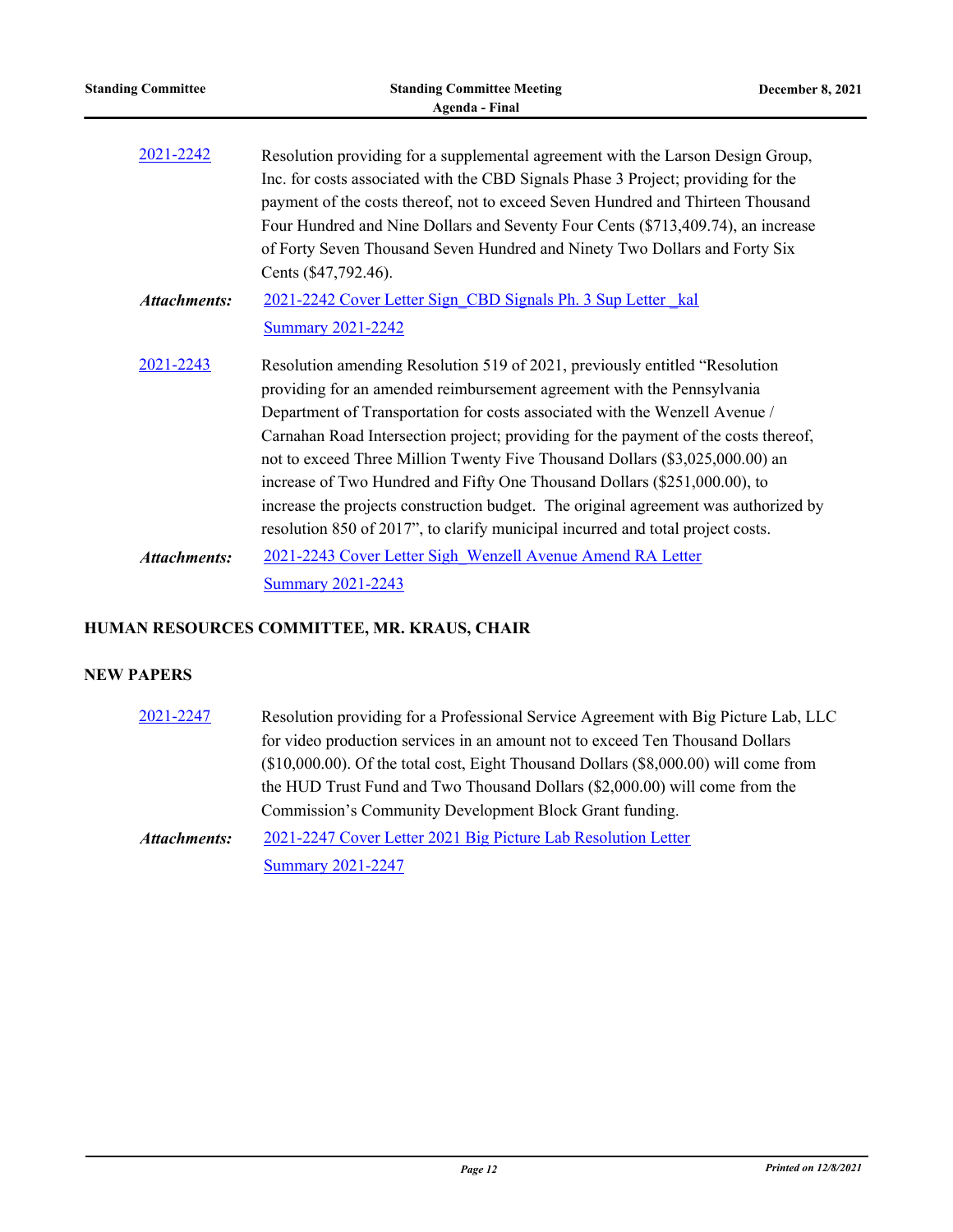#### **LAND USE AND ECONOMIC DEVELOPMENT COMMITTEE, MR. WILSON, CHAIR**

#### **SUPPLEMENTAL - NEW PAPERS**

[2021-2286](http://pittsburgh.legistar.com/gateway.aspx?m=l&id=/matter.aspx?key=27188) Resolution further amending Resolution No. 840 of 2019, effective December 23, 2019, as amended, entitled "Resolution adopting and approving the 2020 Capital Budget and the 2020 Community Development Block Grant Program, and the 2020 through 2025 Capital Improvement Program" by reducing COMPREHENSIVE REVENUE MANAGEMENT SYSTEM by \$90,550 and increasing REMEDIATION OF CONDEMNED BUILDINGS by \$90,550. [2021-2286 Cover Letter 2020 Demo Xfer\\_Letter 120121](http://pittsburgh.legistar.com/gateway.aspx?M=F&ID=83cb3db8-82f9-4a26-ab4c-32affc2f1b5f.docx) *Attachments:*

[Summary 2021-2286](http://pittsburgh.legistar.com/gateway.aspx?M=F&ID=fce435f6-19f1-4712-8511-a11d0cd8c0f2.docx)

#### **DEFERRED PAPERS**

[2021-1867](http://pittsburgh.legistar.com/gateway.aspx?m=l&id=/matter.aspx?key=26737) Ordinance amending the Pittsburgh Code, Title V: Traffic, Article VII: Parking, Chapter 549: Residential Parking Permit Program, so as to clarify the administrative process for the program; provide for virtual permitting; add the permit fees to the City's annual fee book; adopt regulations for the use of Visitor Permits and Non-Resident Permits; and create the hybrid RPP area program. *(Post Agenda held 10/27/21) (Public Hearing held 11/4/21)* [2021-1867 Cover Letter-Revised Cover Letter for City Council](http://pittsburgh.legistar.com/gateway.aspx?M=F&ID=e5ebc061-e02f-4a11-a98f-e21f16e1fb0a.docx) [Summary 2021-1867](http://pittsburgh.legistar.com/gateway.aspx?M=F&ID=6b56a2a2-45b9-4098-affa-ed66cdd9661c.docx) *Attachments:*

#### **NEW PAPERS**

[2021-2251](http://pittsburgh.legistar.com/gateway.aspx?m=l&id=/matter.aspx?key=27153) Resolution further amending Resolution No. 840 of 2019, effective December 23, 2019, as amended, entitled "Resolution adopting and approving the 2020 Capital Budget and the 2020 Community Development Block Grant Program, and the 2020 through 2025 Capital Improvement Program," so as to identify specific Public Service Grant (originally budgeted as Unspecified Local Option) projects in City Council District 9 and authorize a subsequent Agreement or Agreements for operation/administrative expenses, maintenance, purchase of equipment, and/or rehabilitation of neighborhood facilities on behalf of the residents of the City of Pittsburgh.

[2021-2251 Cover Letter District 9 2020](http://pittsburgh.legistar.com/gateway.aspx?M=F&ID=5183da28-b72d-4e70-b63d-59fc593be319.docx) [Summary 2021-2251](http://pittsburgh.legistar.com/gateway.aspx?M=F&ID=562a11f4-3386-4a35-9328-b6b46f533ba2.docx) *Attachments:*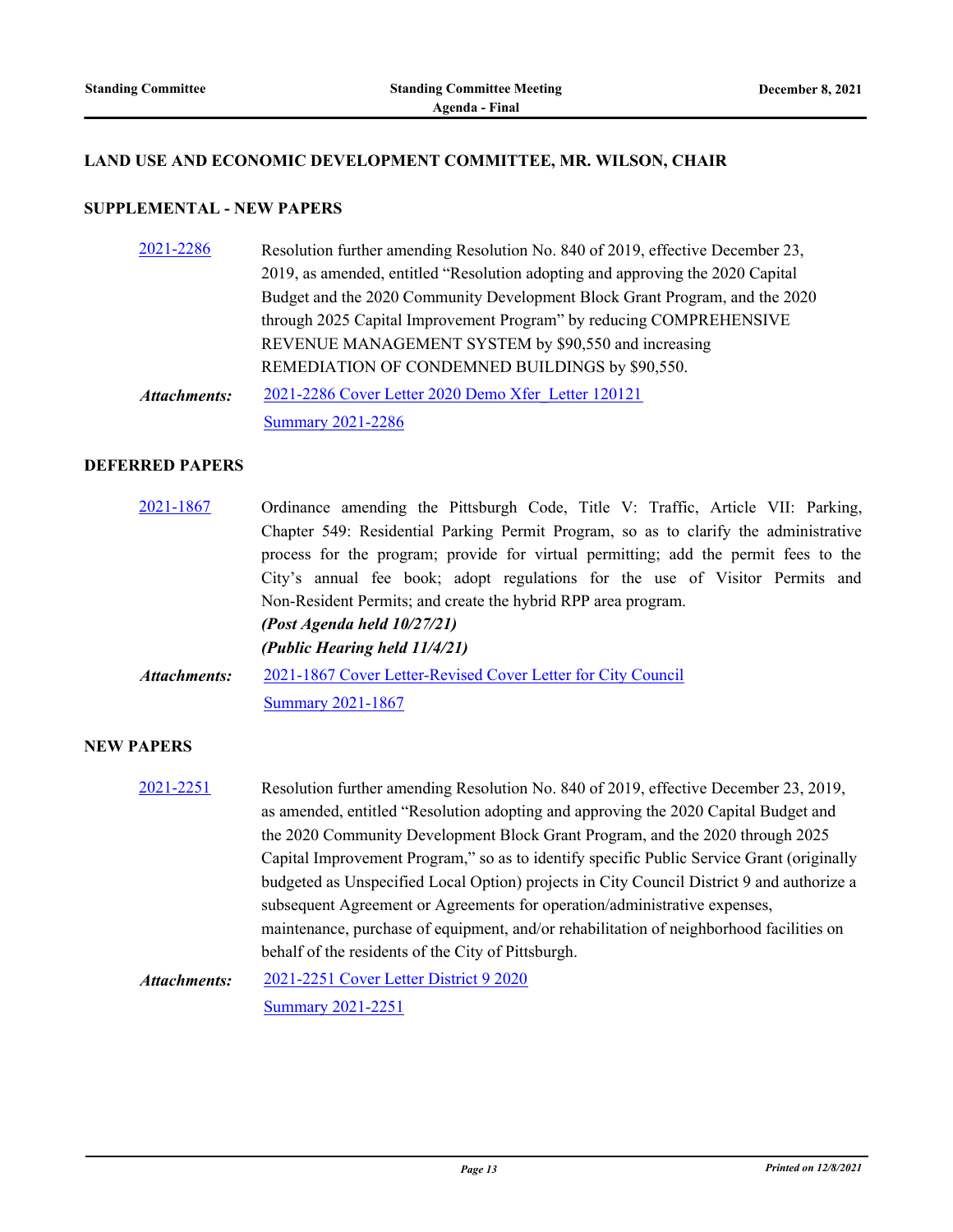| <b>Standing Committee</b> | <b>Standing Committee Meeting</b><br><b>Agenda - Final</b>                                                                                                                                                                                                                                                                                                                                                                                                                                                                                                                                                                         | <b>December 8, 2021</b> |
|---------------------------|------------------------------------------------------------------------------------------------------------------------------------------------------------------------------------------------------------------------------------------------------------------------------------------------------------------------------------------------------------------------------------------------------------------------------------------------------------------------------------------------------------------------------------------------------------------------------------------------------------------------------------|-------------------------|
| 2021-2252                 | Resolution further amending Resolution No. 647 of 2020, effective December 23, 2020,<br>as amended, entitled "Resolution adopting and approving the 2021 Capital Budget and<br>the 2021 Community Development Block Grant Program, and the 2021 through 2026<br>Capital Improvement Program," so as to identify specific Public Service Grant projects in<br>City Council District 9 and authorize a subsequent Agreement or Agreements for<br>operation/administrative expenses, maintenance, purchase of equipment, and/or<br>rehabilitation of neighborhood facilities on behalf of the residents of the City of Pittsburgh     |                         |
| <b>Attachments:</b>       | 2021-2252 Cover Letter District 9 2021<br><b>Summary 2021-2252</b>                                                                                                                                                                                                                                                                                                                                                                                                                                                                                                                                                                 |                         |
| 2021-2253                 | Resolution further amending Resolution No. 647 of 2020, effective December 23,<br>2020, as amended, entitled "Resolution adopting and approving the 2021 Capital<br>Budget and the 2021 Community Development Block Grant Program, and the 2021<br>through 2026 Capital Improvement Program," so as to identify specific Public Service<br>Grant projects in City Council District 7 and authorize a subsequent Agreement or<br>Agreements for operation/administrative expenses, maintenance, purchase of<br>equipment, and/or rehabilitation of neighborhood facilities on behalf of the residents of<br>the City of Pittsburgh. |                         |
| <b>Attachments:</b>       | 2021-2253 Cover Letter Public Service Grant PY21 D7 Legislation Lette<br><b>Summary 2021-2253</b>                                                                                                                                                                                                                                                                                                                                                                                                                                                                                                                                  |                         |
| 2021-2254                 | Resolution amending Resolution No. 832 of 2019 authorizing the Mayor and the<br>Department of Permits, Licenses, and Inspections ("Department") to enter into an<br>Amended Agreement or Agreements with ath Power Consulting Corporation to<br>provide customer service and soft skills training to the Department's staff. The<br>Amended Agreement(s) shall be in an amount not to exceed \$58,150.                                                                                                                                                                                                                             |                         |
| <b>Attachments:</b>       | 2021-2254 Cover Letter Legislation Letter - ath Power 2021                                                                                                                                                                                                                                                                                                                                                                                                                                                                                                                                                                         |                         |
|                           | 2021-2254 2021 - 2022 Ath Power Consulting Waiver of Competitive Pro                                                                                                                                                                                                                                                                                                                                                                                                                                                                                                                                                               |                         |
|                           | 2021-2254 ath Power Consulting Proposal - City of Pittsburgh PLI Training                                                                                                                                                                                                                                                                                                                                                                                                                                                                                                                                                          |                         |
|                           | 2021-2254 ath Power WCP Request Form PLI 9.28.21                                                                                                                                                                                                                                                                                                                                                                                                                                                                                                                                                                                   |                         |
|                           | <b>Summary 2021-2254</b>                                                                                                                                                                                                                                                                                                                                                                                                                                                                                                                                                                                                           |                         |
|                           | URBAN RECREATION COMMITTEE, REV. BURGESS, CHAIR                                                                                                                                                                                                                                                                                                                                                                                                                                                                                                                                                                                    |                         |